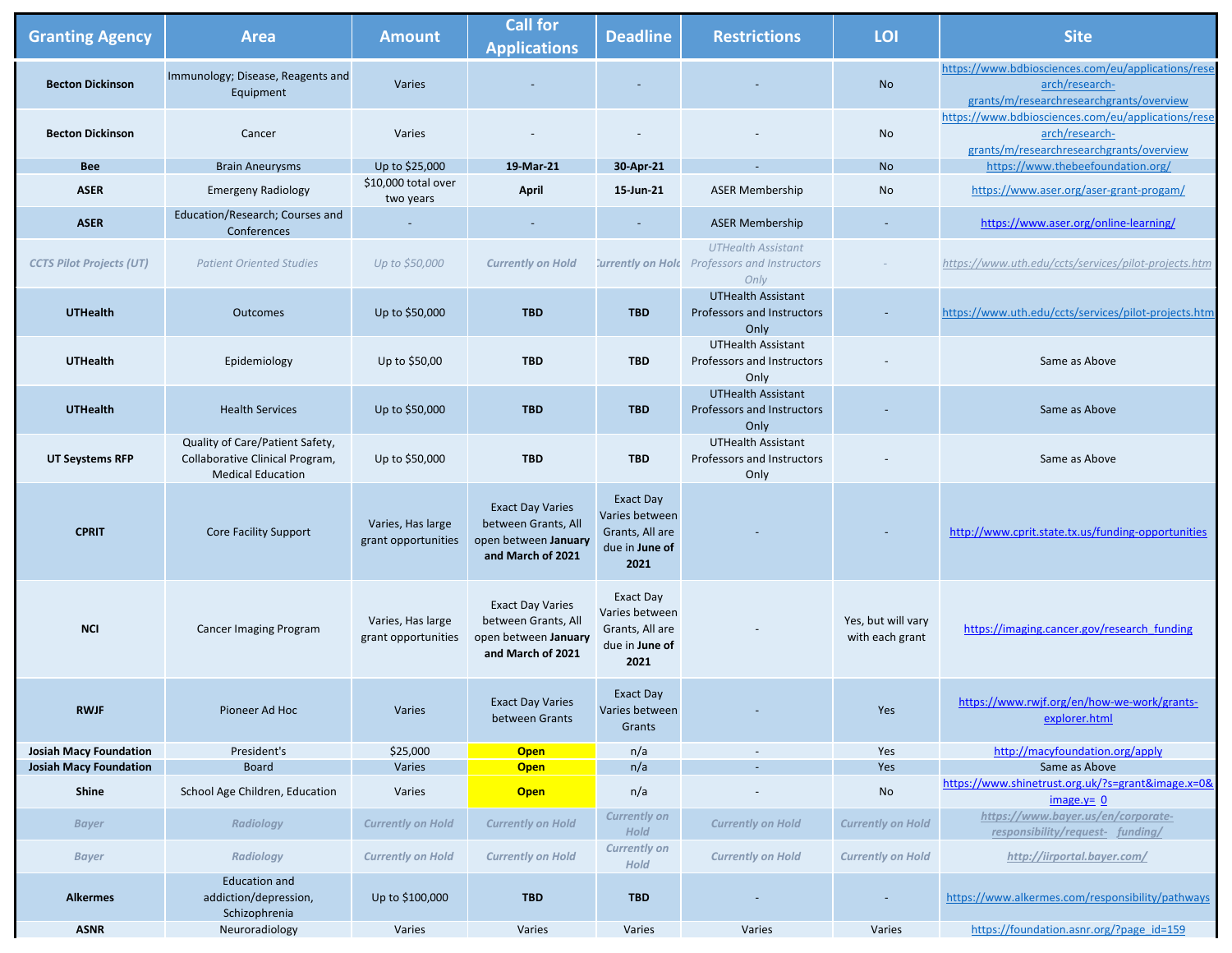| <b>Granting Agency</b>                               | <b>Area</b>                                                                         | <b>Amount</b>                        | <b>Call for</b><br><b>Applications</b> | <b>Deadline</b>                         | <b>Restrictions</b>                                                                                 | LOI               | <b>Site</b>                                                                                                                       |
|------------------------------------------------------|-------------------------------------------------------------------------------------|--------------------------------------|----------------------------------------|-----------------------------------------|-----------------------------------------------------------------------------------------------------|-------------------|-----------------------------------------------------------------------------------------------------------------------------------|
| <b>Fay Frank Seed Grant</b>                          | Neuroscience                                                                        | \$80,000 over 2 years                | 5-Jan-21                               | 30-Mar-21                               | <b>Fulltime Assistant or</b><br><b>Associate Professors Only</b>                                    | Yes               | https://research.usc.edu/brf-seed-grant/                                                                                          |
| <b>Society for Skeletal</b><br>Radiology             | MSK-Patrick T. Liu Innovation Grant                                                 | Up to \$5,000                        |                                        |                                         | Paper/ePoster submitted to<br>Annual Scientific Meeting will<br>be selected                         |                   | https://skeletalrad.org/grants-awards                                                                                             |
| <b>Society for Skeletal</b><br>Radiology             | <b>MSK-Seed Grant</b>                                                               | Up to \$4,000                        | <b>Jan-21</b>                          | 22-Feb-21                               |                                                                                                     | Yes               | https://skeletalrad.org/grants-awards                                                                                             |
| <b>Society for Skeletal</b><br>Radiology             | MSK-Young Investigator travel grant                                                 | \$1,500                              | <b>TBD</b>                             | <b>TBD</b>                              | Young Investigators Only;<br><b>SSR Memership</b>                                                   | No                | https://skeletalrad.org/sites/default/files/2020%20SS<br>R%20Fellow%20Travel%20Award%20Policy.pdf                                 |
| <b>Amer. College of Sports Med</b>                   | <b>Clincal Sports Medicine</b>                                                      | \$5,000                              | 15-Oct-20                              | 22-Jan-21                               | <b>ACSM Membership</b>                                                                              | <b>No</b>         | http://www.acsm.org/acsm-membership/regional-<br>chapters/acsm-chapters/northland/awards-grants                                   |
| <b>Dana Foundation</b>                               | Neuroimaging                                                                        | Varies                               | Varies                                 | Varies                                  | Varies                                                                                              | Varies            | https://www.dana.org/funding-and-grants/                                                                                          |
| <b>Lantheus Medical Imaging</b>                      | <b>Medical Education Grants, Grand</b><br>Rounds, Confrences                        | Varies                               | <b>Open</b>                            | n/a                                     |                                                                                                     | <b>No</b>         | http://www.lantheus.com/assets/lmi-medical-grants-<br>program.pdf                                                                 |
| <b>Medtronic/Covidien</b>                            | Medtronic/Covidien Products                                                         | Varies                               | <b>Open</b>                            | n/a                                     | <b>For Products</b>                                                                                 | No                | https://www.medtronic.com/us-en/about/corporate-<br>governance/overview/grants-donations.html                                     |
| <b>Keck Foundation</b>                               | Any Science                                                                         | Between \$500,000-<br>\$5,000,000    | $1$ -Jan-21                            | 1-May-21                                | <b>Ground Breaking Research;</b><br><b>Preliminary Deadline; Next</b><br>Round Notification in July | Yes               | http://www.wmkeck.org/grant-programs/research                                                                                     |
| <b>Keck Foundation</b>                               | Insitutional                                                                        | Same                                 | 15-Jul-21                              | 15-Aug-21                               | Secondary Deadline; Reward<br>Determined in December                                                | Yes               | Same as Above                                                                                                                     |
| <b>PCORI</b>                                         | <b>Patient Centered Outcomes</b>                                                    | \$750,000 (Total Direct<br>Costs)    | 5-Jan-21                               | 31-Aug-21                               | Maximum of 3yrs                                                                                     | Yes; Due 1-Jun-21 | https://www.pcori.org/funding-opportunities                                                                                       |
| <b>GE</b>                                            | Meeting and Conference Support                                                      | Varies                               | <b>Open</b>                            | n/a                                     | Apply at least 6wks in<br>advance of the event                                                      | No                | http://www3.gehealthcare.com/en/initiatives/healthc<br>are gran ts_and_sponsorship                                                |
| <b>GE</b>                                            | All Aspects of Radiology                                                            | Varies                               | <b>Open</b>                            | n/a                                     |                                                                                                     | <b>No</b>         | http://www3.gehealthcare.com/en/services/ge healt<br>hcare res<br>earch/isr process#tabs/tab984B8F67E59848E09F4F5E<br>706F953 651 |
| <b>AMAG Pharma</b>                                   | Anemia, Cancer Support, Maternal<br>Health                                          | Varies                               | <b>Open</b>                            | n/a                                     |                                                                                                     |                   | http://www.amagpharma.com/research-and-<br>growth/grants/                                                                         |
| <b>AMAG Pharma</b>                                   | <b>Medical Education</b>                                                            | Varies                               | <b>Open</b>                            | Submit 60 days<br>Prior to the<br>Event |                                                                                                     |                   | Same as Above                                                                                                                     |
| <b>Society for Abdominal</b><br>Radiology            | GI/GU-Wylie J. Dodds Research<br>Award                                              | \$15,000                             | <b>TBD</b>                             | <b>TBD</b>                              | <b>SAR Membership</b>                                                                               | No                | http://www.abdominalradiology.org/?ResearchGrant                                                                                  |
| <b>Society for Nuc Med and</b><br><b>Mol Imaging</b> | <b>Cancer Cooperative Group</b><br>Mentorship                                       | \$2,000 Travel Stipend               | 7-Apr-21                               | 15-May-21                               | Junior Faculty Preferred;<br><b>SNMMI Membership</b>                                                | <b>No</b>         | https://app.smarterselect.com/programs/73280-<br>Society-Of-Nuclear-Medicine-And-Molecular-Imaging                                |
| <b>Society for Nuc Med and</b><br><b>Mol Imaging</b> | Nuc Med/Mol Imaging                                                                 | \$105,000 (total, over<br>two years) | 24-Feb-21                              | 5-May-21                                | Junior Faculty; SNMMI<br>Membership                                                                 | No                | https://app.smarterselect.com/programs/72736-<br>Society-Of-Nuclear-Medicine-And-Molecular-Imaging                                |
| <b>Medtronic</b>                                     | IR Ablartions, GI area, Even<br><b>Retrospective Studies</b>                        | \$100,000 (total for 1<br>year)      | <b>Feb-21</b>                          | $1-Apr-21$                              | Covers direct costs only                                                                            | <b>No</b>         | http://www.medtronic.com/covidien/support/investi<br>gator- sponsored-research                                                    |
| <b>Pfizer</b>                                        | <b>Medical Education</b>                                                            | Varies                               | <b>Open</b>                            | n/a                                     | None                                                                                                | Yes               | <b>Grants-AMAG Pharmaceuticals</b>                                                                                                |
| Amgen                                                | Several                                                                             | Varies                               | Varies                                 | Varies                                  | Varies                                                                                              | Varies            | Competitive Grants Program   pfpfizeruscom                                                                                        |
| Amgen                                                | Multiple Areas of Interest-Good for<br><b>Education and Development</b><br>Programs | Varies                               | <b>Open</b>                            | n/a                                     | None                                                                                                | No                | <b>Independent Medical Education Funding   Amgen</b>                                                                              |
| Amgen                                                | Several, Conference organizing                                                      | Varies                               | <b>Open</b>                            | n/a                                     | None                                                                                                | <b>No</b>         | Home (force.com)                                                                                                                  |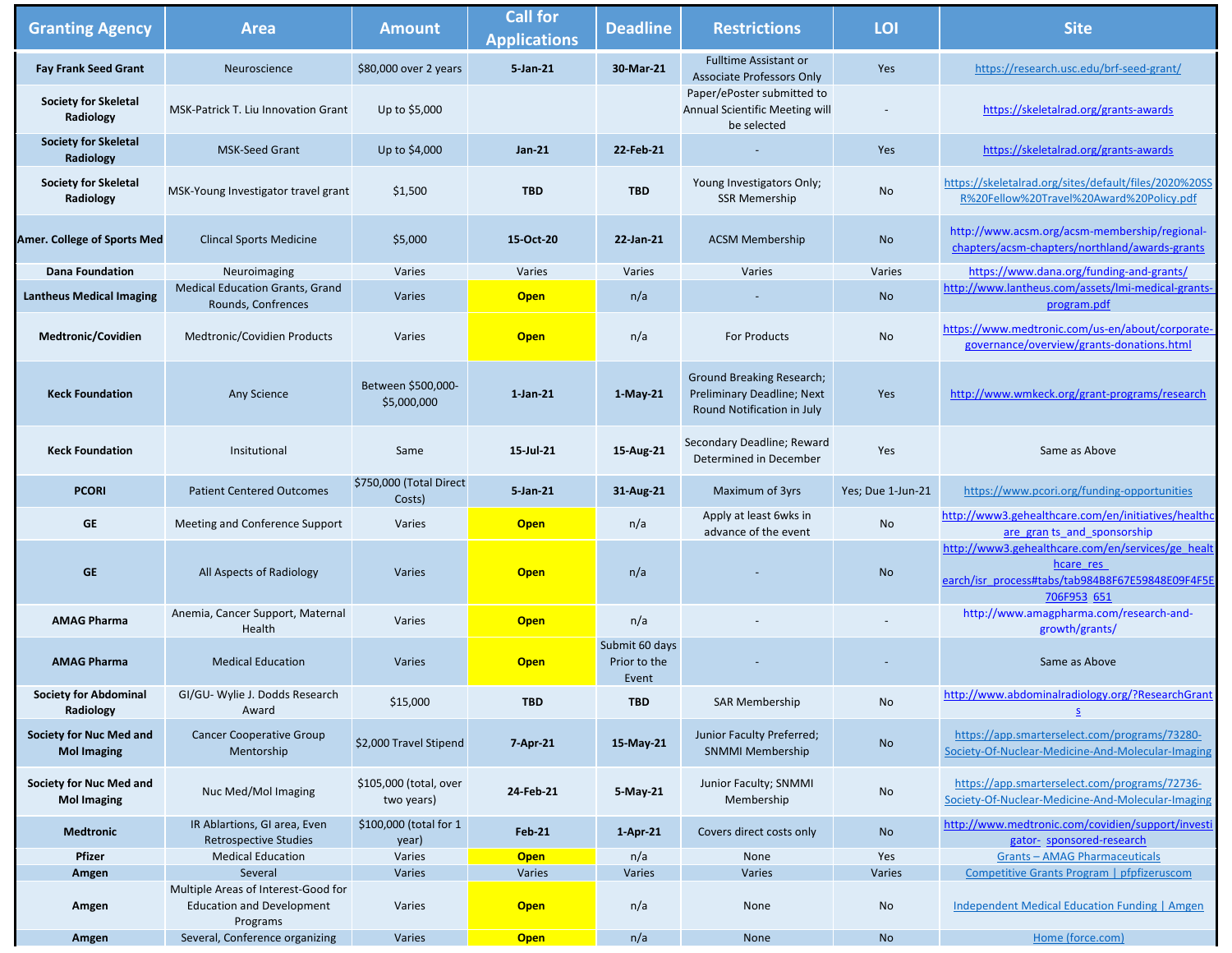| <b>Granting Agency</b>                                    | <b>Area</b>                                                                                  | <b>Amount</b>                                    | <b>Call for</b><br><b>Applications</b> | <b>Deadline</b>                    | <b>Restrictions</b>                                                                 | LOI                      | <b>Site</b>                                                                                                                                                     |
|-----------------------------------------------------------|----------------------------------------------------------------------------------------------|--------------------------------------------------|----------------------------------------|------------------------------------|-------------------------------------------------------------------------------------|--------------------------|-----------------------------------------------------------------------------------------------------------------------------------------------------------------|
| <b>American Pancreatic</b><br><b>Association</b>          | Pancreatolgy; Multiple Award<br>Options                                                      | Varies                                           | Varies                                 | Varies                             | Varies                                                                              | Varies                   | /www.american-pancreatic-association.org/?v=1d20b5                                                                                                              |
| <b>The National Pancreas</b><br><b>Foundation</b>         | <b>Pancreatic Cancer</b>                                                                     | Up To \$50,000 (for<br>one year)                 | <b>Dec-20</b>                          | 31-Jan-21                          | None                                                                                | <b>No</b>                | https://www.pancreasfoundation.org/research/grant<br>s-and- awards/                                                                                             |
| <b>Lilly Grant Office</b>                                 | Several, Conference organizing                                                               | Varies                                           | <b>Open</b>                            | <b>Open</b>                        | None                                                                                | No                       | https://portal.lillygrantoffice.com/                                                                                                                            |
| <b>National Multiple Sclerosis</b><br><b>Society</b>      | <b>Multiple Sclerosis</b>                                                                    | Varies                                           | <b>Open</b>                            | n/a                                | None                                                                                | <b>No</b>                | https://www.nationalmssociety.org/NationalMSSocie<br>ty/media/MSNationalFiles/Brochures/Policies and Pr<br>ocedures Research Funding Programs and Awards<br>pdf |
| <b>National Multiple Sclerosis</b><br><b>Society</b>      | <b>Pilot Research Grants</b>                                                                 | <b>Currently on Hold</b>                         | <b>Currently on Hold</b>               | <b>Currently on</b><br><b>Hold</b> | <b>Recent completion of</b><br><b>Postdoctoral training</b>                         | <b>Currently on Hold</b> | http://www.nationalmssociety.org/For-<br>Professionals/Researchers/Society-Funding/Pilot-<br><b>Research- Grants</b>                                            |
| <b>Conrad Hilton Foundation</b>                           | Multiple Sclerosis; Multiple Funding<br>Opportunities                                        | Varies                                           | Varies                                 | Varies                             | Varies                                                                              | Varies                   | https://www.hiltonfoundation.org/grants                                                                                                                         |
| <b>UTHealth Brain Initiative</b><br>(CCTS)                | <b>Neuronal Activity and Circuit</b><br>Mapping                                              | <b>Currently on Hold</b>                         | <b>Currently on Hold</b>               | <b>Currently on</b><br><b>Hold</b> |                                                                                     | <b>Currently on Hold</b> | https://www.uth.edu/ccts/                                                                                                                                       |
| <b>Avon Foundation for</b><br>Women                       | <b>Breast Cancer; Career Catalyst</b><br><b>Research Grants</b>                              | <b>Currently on Hold</b>                         | <b>Currently on Hold</b>               | <b>Currently on</b><br><b>Hold</b> |                                                                                     | <b>Currently on Hold</b> | https://www.avonworldwide.com/supporting-<br>women/avon- foundation-for-women/foundation-<br>financials-grants-archive                                          |
| <b>Susan G Komen</b>                                      | <b>Breast Cancer; Training</b><br><b>Researchers to Eliminate Disparites</b><br><b>Grant</b> | \$405,000 (total, for<br>up to 3 years)          | <b>Currently on Hold</b>               | <b>Currently on</b><br>Hold        |                                                                                     | Yes                      | https://www.komen.org/breast-cancer-<br>research/grants/opportunities/                                                                                          |
| <b>Susan G Komen</b>                                      | <b>Breast Cancer</b>                                                                         | \$450,000 (total, for<br>up to 3 years)          | <b>Currently on Hold</b>               | <b>Currently on</b><br><b>Hold</b> |                                                                                     | Yes                      | http://ww5.komen.org/ResearchGrants/FundingOp<br>portunities. html                                                                                              |
| <b>Breast Cancer Research</b><br><b>Foundation</b>        | <b>Breast Cancer</b>                                                                         | Up to \$250,000                                  | <b>Jun-21</b>                          | <b>Aug-21</b>                      | <b>Invitation Only</b>                                                              | No                       | https://www.bcrfcure.org/grant-guidelines                                                                                                                       |
| <b>American Cancer Society</b>                            | Nutrition/Phys Act/Cancer;<br>Institutional                                                  | \$120,000 per year (up<br>to 3 years)            | Jan                                    | 1-Apr-21 and<br>15-Oct-21          | <b>Senior Faculty Members Only</b>                                                  | <b>No</b>                | https://www.cancer.org/research/we-fund-cancer-<br>research/apply-research-grant.html                                                                           |
| <b>American Cancer Society</b>                            | Nutrition/Phys Act/Cancer;<br><b>Research Scholars Grant</b>                                 | \$165,000 per year (up<br>to 4 years)            | Jan                                    | 1-Apr-21 and<br>15-Oct-21          | Investigators who are within<br>the first 10 yrs of<br>independent research         | No                       | Same as Above                                                                                                                                                   |
| <b>Metavior</b>                                           | <b>Metastatis Breast Cancer</b>                                                              | \$250,000 (total, up to<br>2 years)              | 4-Feb-21                               | 25-May-21                          | Total applications accepted<br>only on an invitatoin basis                          | Yes, Due 16-Mar-21       | http://www.metavivor.org/research/apply-for-a-<br>grant/                                                                                                        |
| <b>Key Yow Cancer Fund</b><br><b>Research Grants</b>      | <b>Breast Cancer</b>                                                                         | Between \$100,000-<br>\$1,250,000                | Varies                                 | Varies                             | Varies                                                                              | Varies                   | https://kayyow.com/about/grants/                                                                                                                                |
| <b>American Association for</b><br><b>Cancer Research</b> | Cancer; Independent Research<br>Grant                                                        | Varies                                           | Varies                                 | Varies                             | Varies                                                                              | Varies                   | https://www.aacr.org/professionals/research-<br>funding/funded-research/career-development-<br>awards/                                                          |
| <b>American Association for</b><br><b>Cancer Research</b> | Cancer; Career Development Grant                                                             | Varies                                           | Varies                                 | Varies                             | Varies                                                                              | Varies                   | https://www.aacr.org/professionals/research-<br>funding/funded-research/independent-research-<br>grants/                                                        |
|                                                           | <b>Conquer Cancer Foundation</b> Cancer; Career Development Grant                            | \$200,000 (total, over<br>3 years)               | <b>TBD</b>                             | <b>TBD</b>                         | Initial Faculty Appointment;<br>Patient Oriented Focus; Only<br>16 Awardees a year  | <b>No</b>                | https://www.conquer.org/news/conquer-cancer-asco-<br>foundation-awards-more-7-million-support-cancer-<br>research                                               |
| <b>Damon Runyon Cancer</b><br>Research                    | Cancer; Debt Repayment especially<br>for Physician Scientists                                | Up to \$100,000 in<br>debt (over three<br>years) | <b>Jan-21</b>                          | 15-Mar-21                          | Patient Oriented Research;<br>Must first apply to the NIH<br>Loan Repayment Program | No                       | https://www.damonrunyon.org/for-scientists/award-<br>programs                                                                                                   |
| <b>Damon Runyon Cancer</b><br><b>Research</b>             | Cancer; Clinical Investigator Award                                                          | \$600,000 (total, over<br>3 years)               | <b>Jan-21</b>                          | 15-Mar-21                          |                                                                                     | <b>No</b>                | https://www.damonrunyon.org/for-<br>scientists/application-guidelines/clinical-<br>investigator/continuation-grant                                              |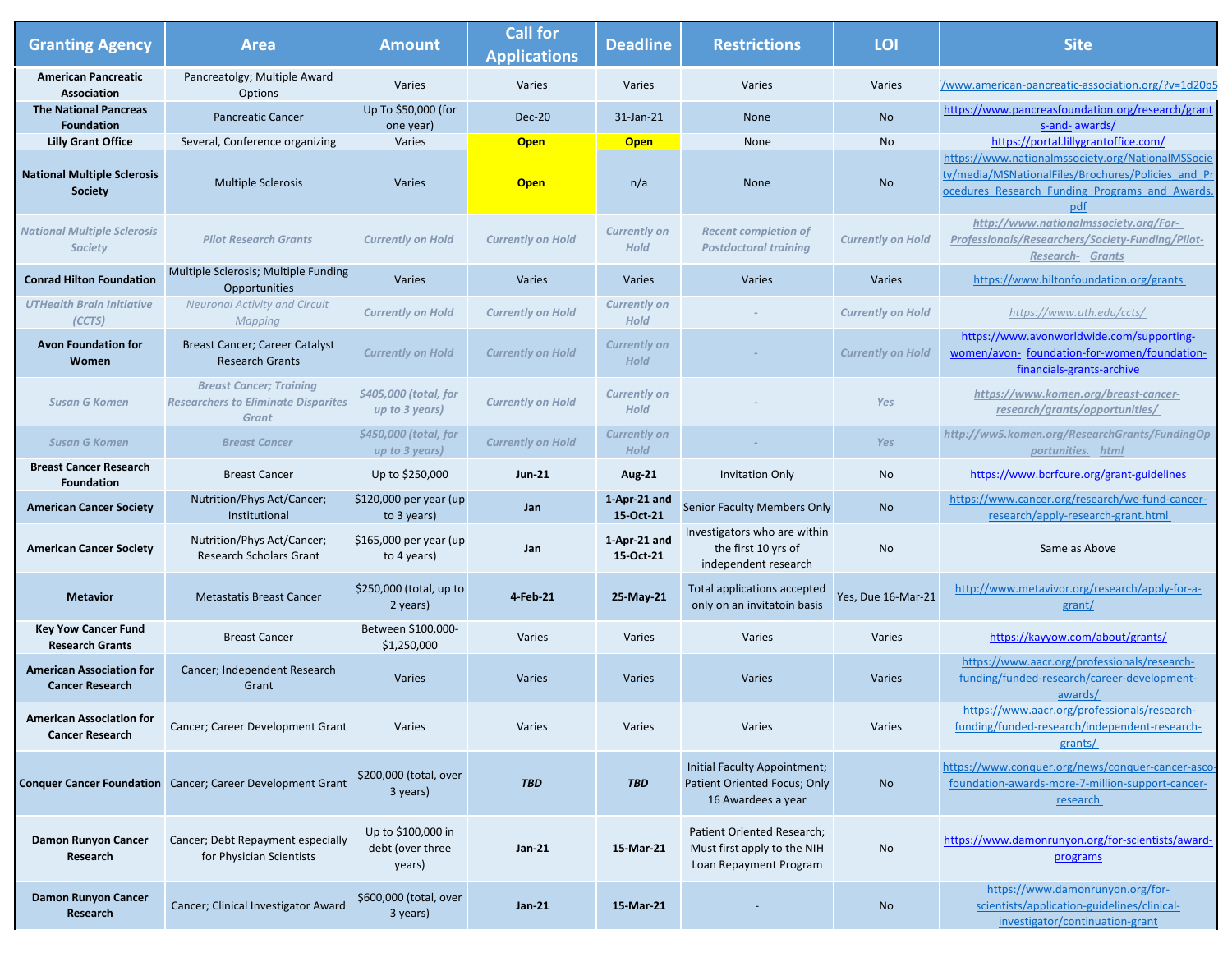| <b>Granting Agency</b>                                           | <b>Area</b>                                                                        | <b>Amount</b>                              | <b>Call for</b><br><b>Applications</b> | <b>Deadline</b>                            | <b>Restrictions</b>                                                                                                                | LOI                      | <b>Site</b>                                                                                                                                                                  |
|------------------------------------------------------------------|------------------------------------------------------------------------------------|--------------------------------------------|----------------------------------------|--------------------------------------------|------------------------------------------------------------------------------------------------------------------------------------|--------------------------|------------------------------------------------------------------------------------------------------------------------------------------------------------------------------|
| <b>Cure Accelerator</b>                                          | Repurposing Research; New use of<br>existing healthcare products/clincal<br>trials | Varies                                     |                                        |                                            |                                                                                                                                    |                          | https://cureaccelerator.org/faq/                                                                                                                                             |
| <b>Health Research Alliance</b>                                  | Various Diseases; Webinars and<br><b>Other Events</b>                              | $\overline{\phantom{a}}$                   |                                        |                                            |                                                                                                                                    | $\overline{\phantom{a}}$ | https://www.healthra.org/working-groups/grants-<br>administration/                                                                                                           |
| <b>Rita Allen Foundation</b>                                     | Scholars Program; Cancer, Pain,<br>Immunology, Neuroscience                        | \$50,000/year (up to 3<br>years)           | <b>TBD</b>                             | <b>TBD</b>                                 | <b>Early Career Investigators</b><br>with start-up funds and<br>Independent lab Space;<br>Innovative and Collaborative<br>Projects | Yes                      | https://ritaallen.org/pain-scholars/                                                                                                                                         |
| <b>Hologic</b>                                                   | <b>Women's Health</b>                                                              | Varies                                     | <b>Open</b>                            | n/a                                        |                                                                                                                                    | <b>No</b>                | http://www.hologic.com/corporate-giving                                                                                                                                      |
| <b>The Tower Foundation</b>                                      | Addiction-especially community<br>involvement                                      | Between \$10,000 and<br>\$400,000 per year | <b>Mar-21</b>                          | 14-Apr-21                                  | <b>Preliminary Grant Request</b><br><b>Due</b>                                                                                     | No                       | https://thetowerfoundation.org/what-we-fund/grant-<br>opportunities/                                                                                                         |
| <b>The Tower Foundation</b>                                      | Addiction-especially community<br>involvement                                      | Between \$10,000 and<br>\$400,000 per year | <b>Jul-21</b>                          | 18-Aug-21                                  | <b>Preliminary Grant Request</b><br>Due                                                                                            | <b>No</b>                | Same as Above                                                                                                                                                                |
| <b>The Tower Foundation</b>                                      | COVID-19 Response Grant                                                            | Up to \$25,000                             | <b>Dec-20</b>                          | 13-Jan-21                                  | <b>Preliminary Grant Request</b><br>Due                                                                                            | No                       | Same as Above                                                                                                                                                                |
| <b>The Tower Foundation</b>                                      | <b>COVID-19 Response Grant</b>                                                     | Up to \$25,000                             | <b>Jun-21</b>                          | $7$ -Jul-21                                | <b>Preliminary Grant Request</b><br>Due                                                                                            | <b>No</b>                | Same as Above                                                                                                                                                                |
| <b>Brain Research Foundation</b>                                 | Neuroscience; Fay/Frank Seed<br>Grant                                              | \$80,000 (total, over 2<br>years)          | <b>Jan-21</b>                          | 31-Mar-21                                  | Limited internal submission                                                                                                        | Yes; Due 1-Jan-21        | https://www.thebrf.org/seed-grants/                                                                                                                                          |
| <b>Dunn Foundation</b><br><b>Collaborative Research</b><br>Award | <b>Quantitative Biomedical Sciences</b>                                            | \$100,000 (total, over<br>years)           | 4/1/2021 (internal<br>deadline)        | 6/15/2021<br>(external<br>deadline)        | Limited internal submission                                                                                                        | Yes                      | https://www.uth.edu/evpara/docs/2021%20Dunn%2<br>OLimited%20Proposal RFA%2011eb21.pdf                                                                                        |
| <b>Ted Nash Long Life</b><br><b>Foundation</b>                   | <b>Alzhemier's Disease</b>                                                         | \$10,000                                   | <b>TBD</b>                             | <b>TBD</b>                                 | Limited internal submission;<br>For Faculty Research Stipend                                                                       | <b>No</b>                | https://www.uth.edu/evpara/assets/TedNash 2020.p<br>df                                                                                                                       |
| <b>Pew Biomedical Scholars</b><br>Award                          | Cancer Research, Biomedical<br><b>Sciences</b>                                     | \$300,000 (total, over<br>4 years)         | 4/30/2021 (internal<br>deadline)       | 5/17/2021<br><i>(external</i><br>deadline) | Limited Internal Submission                                                                                                        | <b>No</b>                | https://www.pewtrusts.org/en/projects/pew-<br>biomedical-scholars/program-<br>details?utm_campaign=2021-03-<br>31+Biomed+scholars+invite&utm medium=email&ut<br>m source=Pew |
| <b>Novartis</b>                                                  | <b>High Quality Education Programs</b><br>and Projects                             | Varies                                     | <b>Open</b>                            | n/a                                        |                                                                                                                                    | No                       | http://ngcs.novartis.com/grt.jsp                                                                                                                                             |
| <b>Mend a Heart Foundation</b>                                   | <b>Congential Heart Defects</b>                                                    | Varies                                     | <b>TBD</b>                             | <b>TBD</b>                                 |                                                                                                                                    | $\overline{\phantom{a}}$ | http://www.mendaheart.org/What We Fund.html                                                                                                                                  |
| <b>Myocarditis Foundation</b>                                    | Myocarditis                                                                        | \$40,000 (total for 1<br>year)             | <b>Nov-21</b>                          | 1-Dec-21                                   | Investigators who are within<br>10 yrs of earning of MD<br>and/or PhD                                                              |                          | http://www.myocarditisfoundation.org/research-and-<br>grants/research-and-grant-program/                                                                                     |
| <b>Amer. College of Cardiology</b>                               | Cardiology; Young Investigator<br><b>Awards Competition</b>                        | From \$500 to \$2,000<br>Stipend           | <b>TBD</b>                             | <b>TBD</b>                                 | Yound Investigators                                                                                                                |                          | http://www.acc.org/researchawards                                                                                                                                            |
| <b>NIH-MSK</b>                                                   | <b>MSK</b>                                                                         | Varies                                     | Varies                                 | Varies                                     | Varies                                                                                                                             | Varies                   | https://grants.nih.gov/grants/how-to-apply-<br>application-guide/due-dates-and-submission-<br>policies/due-dates.htm                                                         |
| <b>Osteogenesis Imperfecta</b><br><b>Foundation</b>              | MSK; Grant Available for Medical<br><b>Researchers</b>                             | \$15,000/year (up to 2<br>years)           | <b>TBD</b>                             | <b>TBD</b>                                 |                                                                                                                                    |                          | https://oif.org/research-grant-opportunities/                                                                                                                                |
| <b>Bone and Joint Initiative</b>                                 | Orthopedic Research-MSK; Young<br>Investigator Initiative                          | $\overline{\phantom{a}}$                   | <b>Jun-21</b>                          | 15-Jul-21                                  | Workshops for development                                                                                                          |                          | https://www.usbji.org/programs/yii                                                                                                                                           |
| Amer. Society for Bone and<br><b>Mineral Research</b>            | MSK; Young Investigator Awards                                                     | About \$1,500                              | <b>TBD</b>                             | <b>TBD</b>                                 | Young Investigators who<br>have not previously recieed<br>the award                                                                |                          | http://www.asbmr.org/Grants/Detail.aspx?cid=7b752<br>3ab-a236- 4dcf-bc42-b7a6958a126a                                                                                        |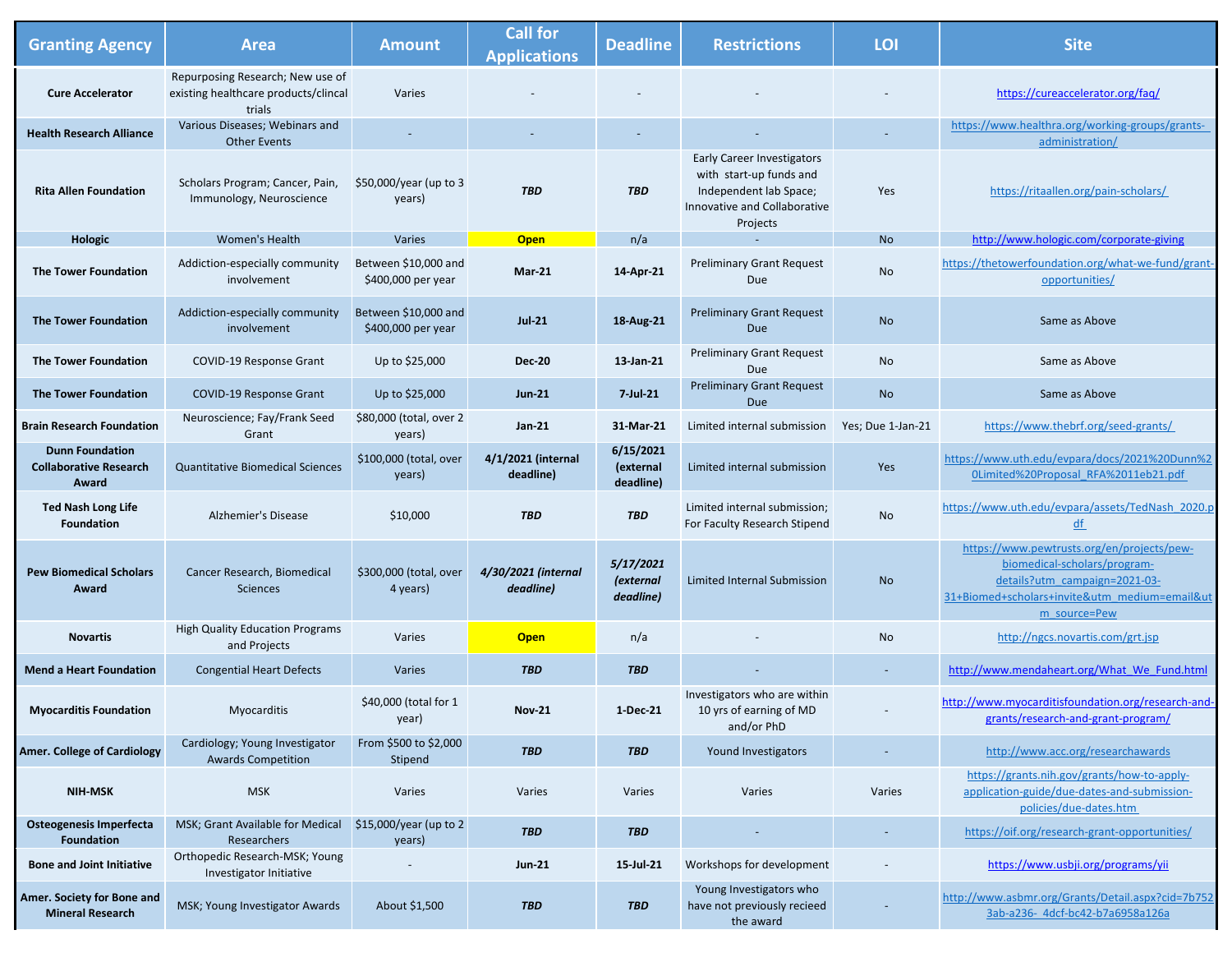| <b>Granting Agency</b>                                           | <b>Area</b>                                                                                                                         | <b>Amount</b>                                                      | <b>Call for</b><br><b>Applications</b> | <b>Deadline</b> | <b>Restrictions</b>     | LOI                 | <b>Site</b>                                                                                     |
|------------------------------------------------------------------|-------------------------------------------------------------------------------------------------------------------------------------|--------------------------------------------------------------------|----------------------------------------|-----------------|-------------------------|---------------------|-------------------------------------------------------------------------------------------------|
|                                                                  | Orthopedic Research-MSK; Annual<br><b>Orthopedic Research Society</b> Meeting Abstract Driven Awards &<br>Grants                    | Varies                                                             | <b>Jul-21</b>                          | 30-Aug-21       |                         |                     | http://www.ors.org/ors-awardsgrants/                                                            |
| <b>Orthopedic Research Society</b>                               | <b>Orthopedic Research-MSK;</b><br>Fellowships and Travel Grants                                                                    | Varies                                                             | Varies                                 | Varies          | Varies                  | Varies              | Same as Above                                                                                   |
| <b>Scoliosis Research Society</b>                                | Scoliosis research, Spine Pathology<br>Research, Neuromuscular Spinal<br>Deformity, Any area of Spinal<br><b>Deformity Research</b> | \$50,000 (total)                                                   | 15-Apr-21                              | 15-May-21       | <b>Innovation Award</b> | Yes, due 15-Mar-21  | http://www.srs.org/professionals/research-and-<br>journal/research-grants                       |
| <b>Scoliosis Research Society</b>                                | Scoliosis research, Spine Pathology<br>Research, Neuromuscular Spinal<br>Deformity, Any area of Spinal<br><b>Deformity Research</b> | \$30,000 (total, over 2<br>years)                                  | 15-Apr-21                              | 15-May-21       | New Investigators Only  | Yes, due 15-Mar-22  | Same as Above                                                                                   |
| <b>Scoliosis Research Society</b>                                | Scoliosis research, Spine Pathology<br>Research, Neuromuscular Spinal<br>Deformity, Any area of Spinal<br><b>Deformity Research</b> | Varies                                                             | 15-Apr-21                              | 15-May-21       |                         | Yes, due 15-Mar-23  | Same as Above                                                                                   |
| <b>Scoliosis Research Society</b>                                | Scoliosis, Spine Pathology,<br>Neuromuscular Spinal Deformity<br>Research; Resident/Fellowship                                      | \$10,000 for 1 year                                                | 15-Apr-21                              | 15-May-21       |                         | Yes, due 15-Mar-23  | Same as Above                                                                                   |
| <b>Department of Defense</b>                                     | Orthopedic Research-MSK; Rehab;<br>Surgery; Part of CDMRP-<br><b>Congressionally Directed Medical</b><br>Rearch Programs            | Varies                                                             | $1-Apr-21$                             | 27-May-21       |                         |                     | http://cdmrp.army.mil/funding/prorp                                                             |
| <b>Chuck Noll Foundation for</b><br><b>Brain Injury Research</b> | TBI                                                                                                                                 | \$150,000 (total over<br>multiple years) or<br>\$50,000 for 1 year | <b>TBD</b>                             | <b>TBD</b>      |                         | Yes                 | http://chucknollfoundation.org/grantmaking/how-to-<br>apply/                                    |
| <b>North American Spine</b><br><b>Society</b>                    | Any Spine Related Proposals;<br><b>Multiple Opportunities</b>                                                                       | Varies                                                             | <b>Feb-21</b>                          | 10-May-21       | Varies                  | Yes, due 8-Feb-2021 | https://www.spine.org/ResearchClinicalCare/Researc<br>hGrantsFu nding/FundingOpportunities.aspx |
| <b>The Aircast Foundation</b>                                    | <b>Orthopedic Researc-Improving</b><br>Outcomes                                                                                     | Varies                                                             | <b>TBD</b>                             | <b>TBD</b>      | Varies                  | Varies              | https://aircastfoundation.org/funded-studies/                                                   |
| <b>Musculoskeletal Transplant</b><br><b>Foundation</b>           | Allograft Research, Tissue<br>Transplant, Biological<br>Reconstruction; Multiple Options                                            | Varies                                                             | <b>TBD</b>                             | <b>TBD</b>      | Varies                  | Varies              | http://www.mtf.org/research grant programs.html#<br>types                                       |
| <b>American Shoulder and</b><br><b>Elbow Surgeons</b>            | Shoulder and Elbow Research;<br><b>Multiple Options Available</b>                                                                   | Varies                                                             | <b>TBD</b>                             | <b>TBD</b>      | Varies                  | Varies              | https://www.ases-assn.org/about-ases/grants-and-<br>awards/                                     |
| <b>Arthritis National Research</b><br><b>Foundation</b>          | Various Forms of Arthritis                                                                                                          | Varies                                                             | <b>TBD</b>                             | <b>TBD</b>      |                         | Yes                 | http://www.curearthritis.org/grants/                                                            |
| <b>Arthritis National Research</b><br><b>Foundation</b>          | Gout, Lupus, Scleroderma,<br>Spondylitis                                                                                            | Varies                                                             | <b>TBD</b>                             | <b>TBD</b>      |                         | Yes                 | Same as Above                                                                                   |
| <b>Foundation for Physical</b><br><b>Medicine and Rehab</b>      | Multiple Options; Variety of Fields                                                                                                 | Varies                                                             | Apr-21                                 | $1-May-21$      |                         |                     | http://foundationforpmr.org/research-grants/                                                    |
| <b>Foundation for Physical</b><br><b>Medicine and Rehab</b>      | Multiple Options; Variety of Fields                                                                                                 | Varies                                                             | <b>Oct-21</b>                          | 1-Nov-21        |                         |                     |                                                                                                 |
| <b>American Epilepsy Society</b>                                 | Epilepsy, Refractory Epilepsy/Early<br><b>Career and Established</b><br>Investigators                                               | Between \$15,000 to<br>\$150,000 (total)                           | <b>TBD</b>                             | <b>TBD</b>      |                         |                     | https://www.aesnet.org/research-funding/research-<br>funding                                    |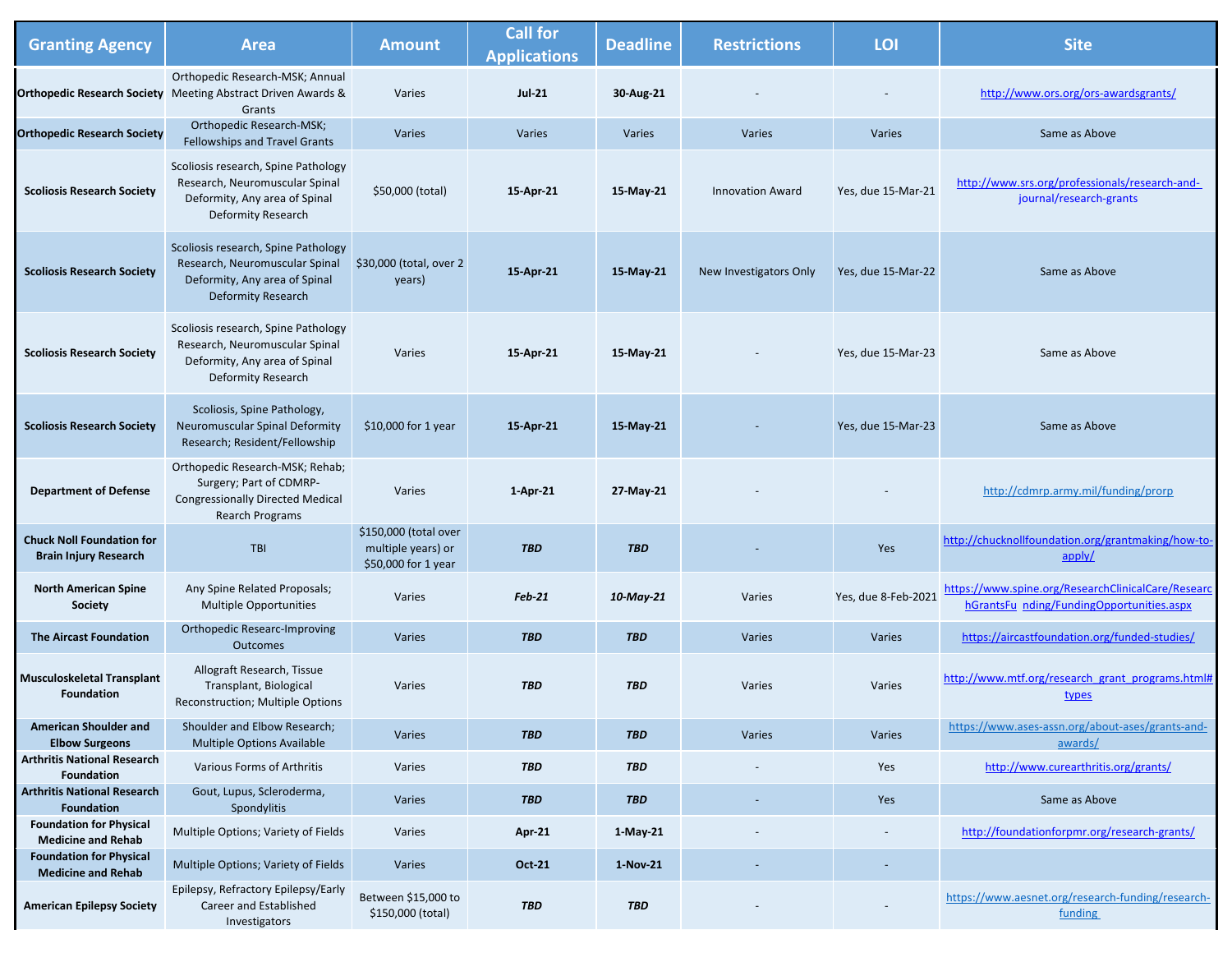| <b>Granting Agency</b>                                               | <b>Area</b>                                                                                                                                                                           | <b>Amount</b>                                                                    | <b>Call for</b><br><b>Applications</b> | <b>Deadline</b> | <b>Restrictions</b>                       | LOI                | <b>Site</b>                                                                                                                                                                               |
|----------------------------------------------------------------------|---------------------------------------------------------------------------------------------------------------------------------------------------------------------------------------|----------------------------------------------------------------------------------|----------------------------------------|-----------------|-------------------------------------------|--------------------|-------------------------------------------------------------------------------------------------------------------------------------------------------------------------------------------|
| <b>Epilepsy Foundation</b>                                           | Epilepsy                                                                                                                                                                              | \$100,000 (total)                                                                | <b>TBD</b>                             | <b>TBD</b>      |                                           | Yes, due 15-Feb-21 | http://www.epilepsy.com/accelerating-new-<br>therapies/our- research-program/grant-and-<br>fellowship-opportunities                                                                       |
| <b>Cure Epilepsy</b>                                                 | Epilepsy                                                                                                                                                                              | Between \$100,000 to<br>\$250,000 (total, over<br>1 or 2 years,<br>respectively) | <b>TBD</b>                             | <b>TBD</b>      |                                           | No                 | https://www.cureepilepsy.org/grants-program/                                                                                                                                              |
| <b>Proposal Central</b>                                              | All Disease States, Good for General<br>Research                                                                                                                                      | Varies                                                                           | Varies                                 | Varies          | Varies                                    | Varies             | https://proposalcentral.com/                                                                                                                                                              |
| <b>Foundation for Women's</b><br><b>Cancer</b>                       | Ovarian Cancer; Multiple Awards                                                                                                                                                       | \$50,000 (total, over 1<br>year)                                                 | <b>TBD</b>                             | <b>TBD</b>      | Varies                                    | Varies             | http://www.foundationforwomenscancer.org/researc<br>h- opportunities/research-and-training-funding-<br>opportunities/                                                                     |
| <b>Foundation for Women's</b><br>Cancer                              | <b>Endometrial Cancers</b>                                                                                                                                                            | \$25,000 (total, over 1<br>year)                                                 | <b>TBD</b>                             | <b>TBD</b>      | Varies                                    | Varies             | https://fwc.secure-<br>platform.com/a/page/prizes/grants-prizes                                                                                                                           |
| <b>Foundation for Women's</b><br><b>Cancer</b>                       | Innocative Research and<br>Technology/General Women's<br><b>Cancer Research Awards</b>                                                                                                | Varies                                                                           | <b>TBD</b>                             | <b>TBD</b>      | Varies                                    | Varies             | http://www.foundationforwomenscancer.org/researc<br>h- opportunities/                                                                                                                     |
| <b>Sanofi</b>                                                        | Investigator Initiatied Studies,<br>Clincal Studies, Observational<br>Studies, Clinical Trials, MS,<br>Cardiovascular, Neurodegen.<br>Diseases, Vaccines, Rare Diseases<br>and Cancer | Varies                                                                           | <b>Open</b>                            | n/a             |                                           |                    | http://www.sanofimedicalaffairs.com/grants-studies                                                                                                                                        |
| <b>Society for Interventional</b><br>Radiology                       | Interventional Radiology; Grant<br>Opportunities                                                                                                                                      | Varies                                                                           | <b>Apr-21</b>                          | 30-Jun-21       | Due date for Proposal<br>Development Form |                    | https://www.sirfoundation.org/grants awards/curren<br>t-opportunities/                                                                                                                    |
| <b>Society for Interventional</b><br><b>Radiology</b>                | Awards for Residents, Innovation,<br>etc.                                                                                                                                             | Varies                                                                           | Varies                                 | Varies          | Varies                                    | Varies             | Same as Above                                                                                                                                                                             |
| <b>The American Orthopedic</b><br><b>Society for Sports Medicine</b> | Award Opportunites for<br>Advancement in Sports Medicine<br>Research, Best Clinical-based<br>research, etc.                                                                           | Potential \$2,000<br>honorarium                                                  | <b>TBD</b>                             | <b>TBD</b>      |                                           |                    | https://www.sportsmed.org/aossmimis/Members/Re<br>search/Re<br>search Awards/Members/Research/Research Award<br>s.aspx?hk ey=65c3269c-2041-4a58-8348-<br>7d33d1208526                     |
| <b>The American Orthopedic</b><br><b>Society for Sports Medicine</b> | Grant Opportunities; Orthopaedic<br>Research; Young Investigators,<br><b>Clinical Research Outsom</b>                                                                                 | Varies                                                                           | Varies                                 | Varies          | Varies                                    | Varies             | https://www.sportsmed.org/aossmimis/Members/Re<br>search/Research Grants/Members/Research/Researc<br>h Grants.aspx?hkey=d5287699-871f-41d2-ba37-<br>bb3989f876bb                          |
| <b>Association of University</b><br><b>Radiologists (AUR)</b>        | <b>Osteoarthritis, Clinical Outcomes</b><br>Research                                                                                                                                  | \$35,000 (total, for 1<br>year)                                                  | <b>Dec-20</b>                          | 22-Jan-21       |                                           | No                 | https://www.aur.org/grants/                                                                                                                                                               |
| <b>Hirshberg Foundation for</b><br><b>Pancreatic Cancer</b>          | <b>Radiology Education Development</b>                                                                                                                                                | \$40,000 (per year)                                                              | <b>Jan-21</b>                          | 15-Aug-21       |                                           | <b>No</b>          | https://pancreatic.org/research/seed-grant-program/                                                                                                                                       |
| <b>Arthroscopy Association of</b><br><b>North America</b>            | Pancreatic Cancer Research                                                                                                                                                            | Up to \$100,000                                                                  | <b>TBD</b>                             | <b>TBD</b>      |                                           |                    | https://www.aana.org/AANAIMIS/Members/Fellowsh<br>ips Resea<br>rch/Research Grants/Members/Fellowships-<br>Research/Research-Grants.aspx?hkey=b570334a-f7f9-<br>4fdf-aed2<br>b0fbf5b479b8 |
| <b>DePuy Synthes/Mitek</b>                                           | Disorders amenable to arthroscopic<br>treatment                                                                                                                                       | Varies                                                                           | <b>Open</b>                            | n/a             |                                           |                    | https://www.jnjmedicaldevices.com/en-<br>US/acclarent/grants                                                                                                                              |
| <b>The Nancy Lurie Marks</b><br>Foundation                           | Neuroimaging for Autism                                                                                                                                                               | Varies                                                                           | <b>Open</b>                            | n/a             |                                           |                    | https://www.nlmfoundation.org/                                                                                                                                                            |
| <b>Society for Pediatric</b><br>Radiology                            | Young investigator, seed grant, pilot Between \$10,000 and<br>award                                                                                                                   | \$50,000                                                                         | <b>Jan-21</b>                          | 15-Mar-21       |                                           |                    | http://www.pedrad.org/Research/SPR-Research-<br>Education-Foundation/Research-Awards#1889455-<br>seed-grants-                                                                             |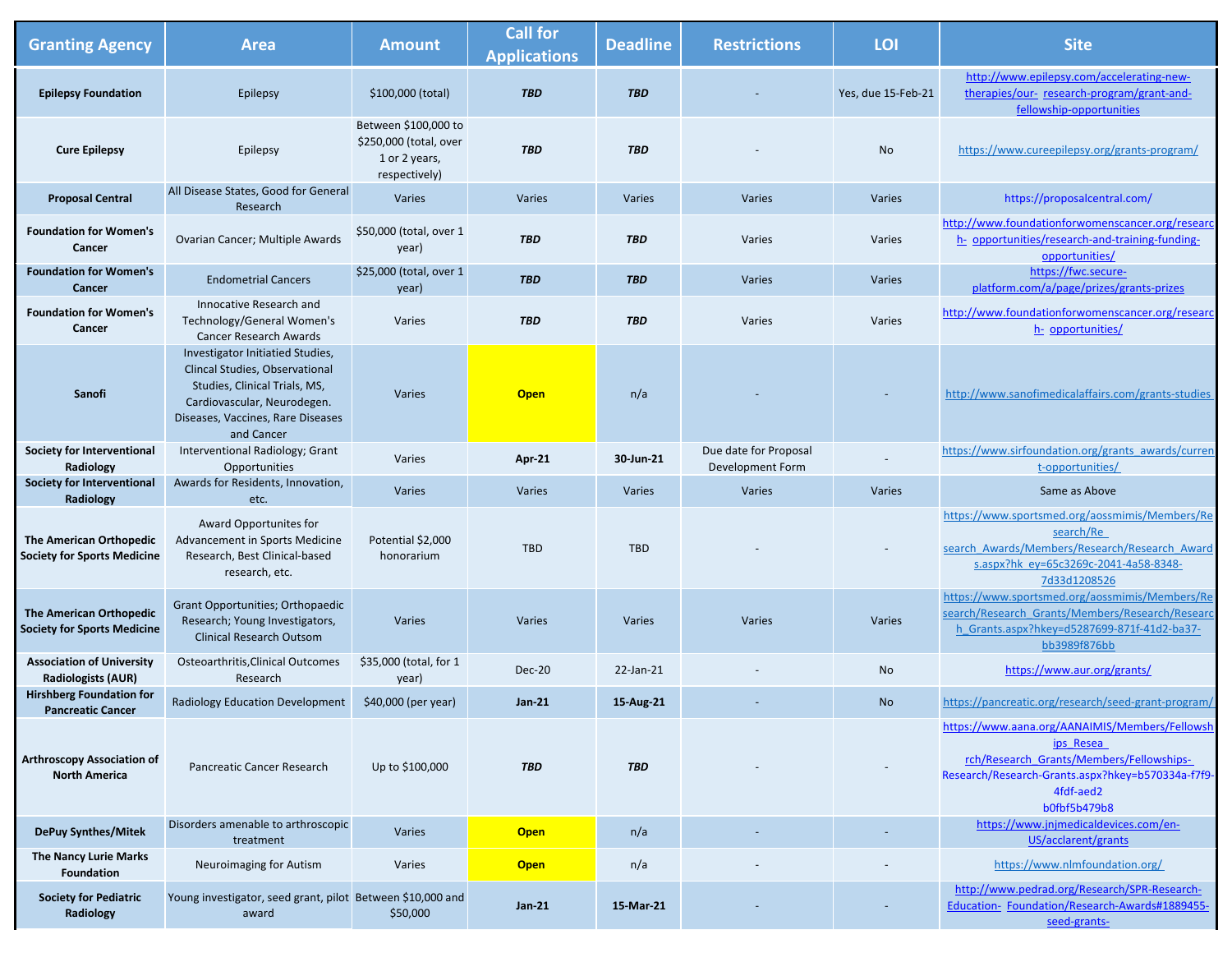| <b>Granting Agency</b>                                                                         | <b>Area</b>                                                                | <b>Amount</b>                              | <b>Call for</b><br><b>Applications</b> | <b>Deadline</b>                    | <b>Restrictions</b>             | LOI                                  | <b>Site</b>                                                                                                     |
|------------------------------------------------------------------------------------------------|----------------------------------------------------------------------------|--------------------------------------------|----------------------------------------|------------------------------------|---------------------------------|--------------------------------------|-----------------------------------------------------------------------------------------------------------------|
| <b>Hearst Foundation</b>                                                                       | Cancer treatment/cure, Complex<br>needs of the elderly                     | Between \$50,000 and<br>\$500,000          | <b>Open</b>                            | n/a                                |                                 |                                      | https://www.hearstfdn.org/funding-<br>priorities/health/funding- priorities-in-education/                       |
| <b>Ethicon</b>                                                                                 | Ethicon surgical products AND<br>related procedures, and disease<br>states | Varies                                     | <b>Open</b>                            | n/a                                |                                 |                                      | https://www.jnjmedicaldevices.com/en-<br>US/support/education-grants/ethicon                                    |
| <b>Zimmer Biomet</b>                                                                           | Orthopedic and joint replacement<br>related                                | Varies                                     | <b>Open</b>                            | n/a                                |                                 |                                      | http://www.zimmer.com/corporate/corporate-<br>stewardship/research.html                                         |
| <b>Joe Niekro Foundation</b>                                                                   | Brain aneurysms, hemorrhagic<br>stroke                                     | Varies                                     | <b>Jan-21</b>                          | 31-Jul-21                          |                                 | Yes                                  | https://www.joeniekrofoundation.com/research-<br>grants/                                                        |
| <b>American Brain Tumor</b><br>Association                                                     | Brain tumors; Discovery Grant                                              | \$50,000 for 1 year                        | <b>Jan-21</b>                          | <b>Mar-21</b>                      | <b>Invitation Only</b>          | Yes                                  | http://www.abta.org/brain-tumor-research/research-<br>grants/                                                   |
| <b>American Brain Tumor</b><br><b>Association</b>                                              | <b>Brain tumors; Basic</b><br><b>Research/Collaborative Research</b>       | <b>Currently on Hold</b>                   | <b>Currently on Hold</b>               | <b>Currently on</b><br><b>Hold</b> | <b>Currently on Hold</b>        | <b>Currently on Hold</b>             | http://www.abta.org/brain-tumor-<br>research/research-grants/                                                   |
| <b>Arthrex</b>                                                                                 | <b>MSK</b>                                                                 | Varies                                     | <b>Open</b>                            | n/a                                |                                 |                                      | https://www.arthrex.com/grants                                                                                  |
| <b>Codman Neuro</b>                                                                            | Investigator-initiated studies                                             |                                            |                                        |                                    |                                 |                                      | https://www.depuysynthes.com/hcp/codman-neuro                                                                   |
| <b>Codman Neuro</b>                                                                            | Neurovascular and neurological<br>disorders                                |                                            |                                        |                                    |                                 |                                      | https://www.depuysynthes.com/about/corporate-<br>information/funding-requests                                   |
| <b>Sunovian</b>                                                                                | Neurology/Psych/Respira tory,<br>Epilepsy, Schizophrenia                   | Varies                                     | <b>Open</b>                            | n/a                                |                                 |                                      | http://www.sunovion.us/research-and-<br>development/research- grants/investigator-initiated-<br>studies-grants/ |
| <b>UCB</b>                                                                                     | MSK, Epilepsy, Parkinsons                                                  | Varies                                     | n/a                                    | <b>OPEN</b>                        |                                 | $\overline{\phantom{a}}$             | http://www.ucb.com/our-company/funding/usa                                                                      |
| <b>Cormatrix</b>                                                                               | <b>Cardiovascular</b>                                                      | website under<br>construction              | website under<br>construction          | website under<br>construction      | website under construction      | website under<br><b>construction</b> | website under construction                                                                                      |
| <b>TMC Health Policy Insititute</b>                                                            | Health Policy within TMC                                                   |                                            |                                        |                                    |                                 |                                      | https://www.tmc.edu/health-policy/programs/grant-<br>program/                                                   |
| <b>Trialect</b>                                                                                | <b>Healthcare - General, searchable</b><br>database                        | website under<br>construction              | website under<br>construction          | website under<br>construction      | website under construction      | website under<br>construction        | https://trialect.com                                                                                            |
| <b>Society Thoracic Radiology</b>                                                              | Thoracic radiology, Seed<br>grant/Awards                                   | Between \$8,000 and<br>\$20,000 for 1 year | <b>Aug-21</b>                          | 22-Sep-21                          |                                 |                                      | http://thoracicrad.org/?page id=334                                                                             |
| <b>University of Texas Kenneth</b><br><b>Shine Grant</b>                                       | <b>Health Science Education</b>                                            | Up to \$5,000 per<br>project               | <b>TBD</b>                             | <b>TBD</b>                         | <b>Internal Applicants Only</b> | <b>No</b>                            | https://www.utsystem.edu/sites/kenneth-shine-<br>academy/grants                                                 |
| <b>Association for Medical</b><br><b>Imaging Management</b><br>(AHRA)-Toshiba Imaging<br>Grant | <b>Patient and Imaging safety-</b><br>Pead/adult                           | Up to \$7,500                              | <b>Currently on Hold</b>               | Currently on Hold                  | <b>Currently on Hold</b>        | <b>Currently on Hold</b>             | http://www.ahra.org/PatientsFirstProgram#.Wcp<br><b>NjiWyEV</b>                                                 |
| <b>AHRA-Integrated Delivery</b><br><b>Network</b>                                              | <b>Patient and Imaging safety-</b><br>Pead/adult                           | Up to \$10,000                             | <b>Currently on Hold</b>               | Currently on Hold                  | <b>Currently on Hold</b>        | <b>Currently on Hold</b>             | <b>Same as Above</b>                                                                                            |
| <b>George and Mary Josephine</b><br><b>Hamman Foundation</b><br>(Houston Based)                | Several including medical                                                  | Varies                                     | <b>Open</b>                            | n/a                                |                                 |                                      | http://hammanfoundation.org/grant-guidelines/                                                                   |
| <b>Burroughs Wellcome Fund</b>                                                                 | <b>Medical Scientists</b>                                                  | \$700,000 (total, over<br>5 years)         | <b>TBD</b>                             | <b>TBD</b>                         |                                 |                                      | https://www.bwfund.org/grant-programs/biomedical-<br>sciences/career-awards-medical-scientists                  |
| <b>Burroughs Wellcome Fund</b>                                                                 | Young Investigator; Career<br><b>Guidance for Trainees</b>                 | \$15,000 to \$25,000<br>for 1 year         | <b>Jan-21</b>                          | 12-Mar-21                          | Collaborating projects only     |                                      | https://www.bwfund.org/funding-<br>opportunities/career-guidance/career-guidance-for-<br>trainees/              |
| <b>Orthopedic Research and</b><br><b>Education Foundation</b>                                  | MSK/Sports med; Multiple<br>Opportunities                                  | Varies                                     | Varies                                 | Varies                             | Varies                          | Varies                               | https://www.oref.org/grants-and-awards/grant-<br>programs                                                       |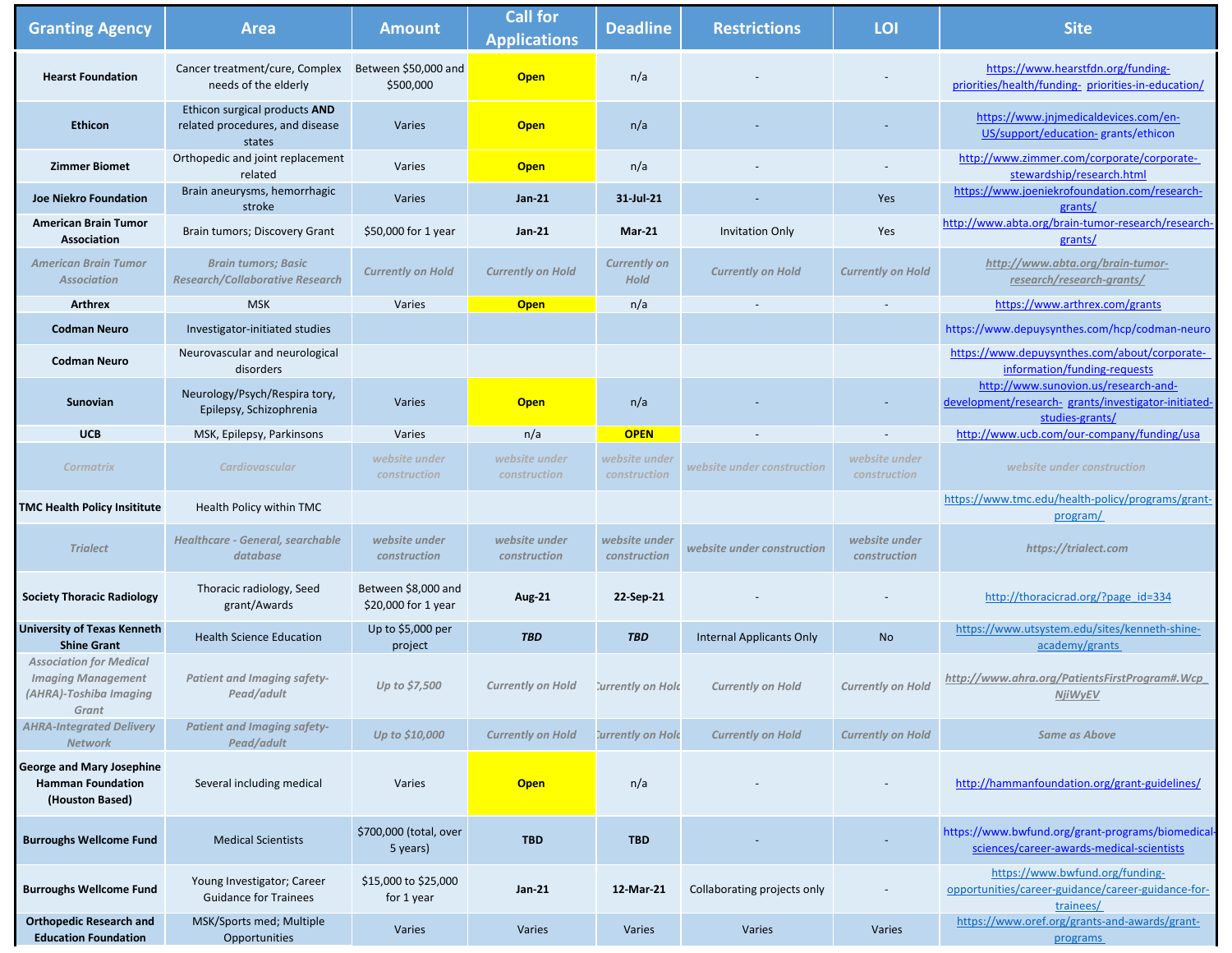| <b>Granting Agency</b>                                        | <b>Area</b>                                                                                                                                                                                                          | <b>Amount</b>                      | <b>Call for</b><br><b>Applications</b> | <b>Deadline</b>       | <b>Restrictions</b>                                                                      | LOI               | <b>Site</b>                                                                                                   |
|---------------------------------------------------------------|----------------------------------------------------------------------------------------------------------------------------------------------------------------------------------------------------------------------|------------------------------------|----------------------------------------|-----------------------|------------------------------------------------------------------------------------------|-------------------|---------------------------------------------------------------------------------------------------------------|
| <b>MTF Biologics</b>                                          | Allografts tissue transplantation,<br>biologic reconstruction                                                                                                                                                        | Varies                             | $Mar-21$                               | 30-May-21             |                                                                                          | Yes, due 1-Apr-21 | https://www.mtfbiologics.org/who-we-serve/donors-<br>community/researchers                                    |
| <b>Eppley Foundation</b>                                      | All areas - less likely to support well<br>funded areas like cancer, heart<br>disease, AIDS                                                                                                                          | Varies                             | Varies                                 | March or<br>September | Innovative Medical Research,<br>especially those for which it<br>is hard to find finding | Yes               | http://fdnweb.org/eppley/#priorities                                                                          |
| <b>Chest Foundation</b>                                       | Thoracic Research; Community<br>Service                                                                                                                                                                              | Varies                             | 15-Feb-21                              | 31-Mar-21             |                                                                                          | <b>No</b>         | https://foundation.chestnet.org/grants/apply-for-a-<br>grant/                                                 |
| <b>Alexandra Rown Foundation</b>                              | Pulmonary Embolism research, esp<br>in relation to contraception                                                                                                                                                     | Varies                             | <b>Open</b>                            | n/a                   | <b>Small; Houston Based</b><br>Foundation                                                | <b>No</b>         | http://www.alexrowanfoundation.org/                                                                           |
| <b>American Thyriod</b><br><b>Assosication (ATA)</b>          | <b>Clinical Disorders of Thyroid</b><br>Function, Iodine Uptake and<br>Metabolism, Pediatric Thyroidology,<br>Thyroid Autoimmunity, Thyroid<br>Cancer; For New invesitgators,<br><b>Traniees and Faculty Members</b> | Varies                             | <b>Dec-20</b>                          | Apr-21                | Short and Long Proposal<br><b>Options</b>                                                | <b>No</b>         | https://www.thyroid.org/professionals/research-<br>grants/                                                    |
| <b>Radiological Society of</b><br><b>North America (RSNA)</b> | All Aspects of Radiology; Seed<br>Grants; Scholar Grant;<br><b>Resident/Fellow Grants</b>                                                                                                                            | Varies                             | <b>Oct-21</b>                          | <b>TBD</b>            |                                                                                          | <b>No</b>         | https://www.rsna.org/research/funding-<br>opportunities/research-grants                                       |
| <b>American Society of Clinical</b><br><b>Onocoly</b>         | Oncology                                                                                                                                                                                                             | \$200,000 (total, over<br>3 years) | <b>TBD</b>                             | <b>TBD</b>            |                                                                                          |                   | https://www.asco.org/research-guidelines/grants-<br>awards/funding-opportunities/career-development-<br>award |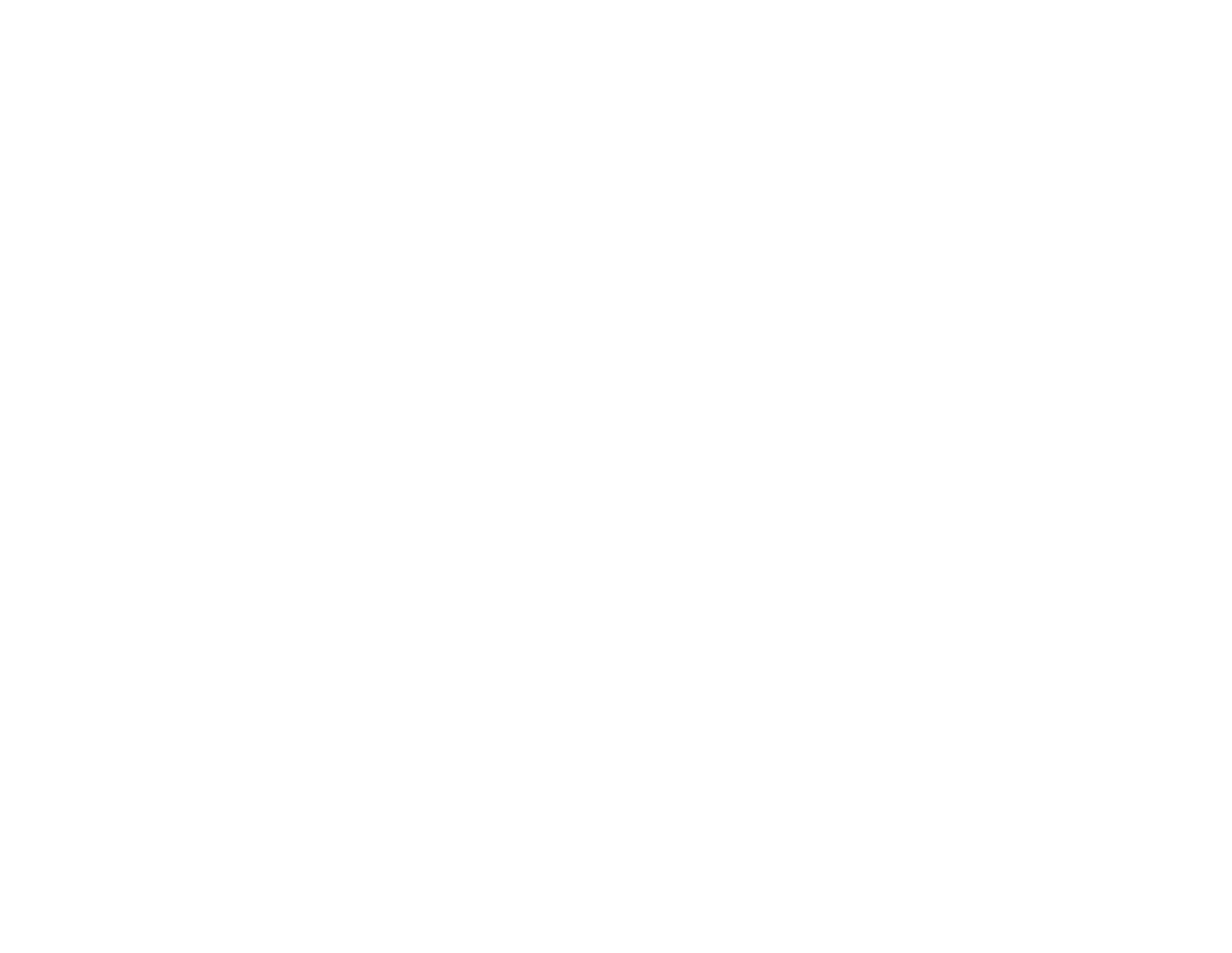ff1ee9